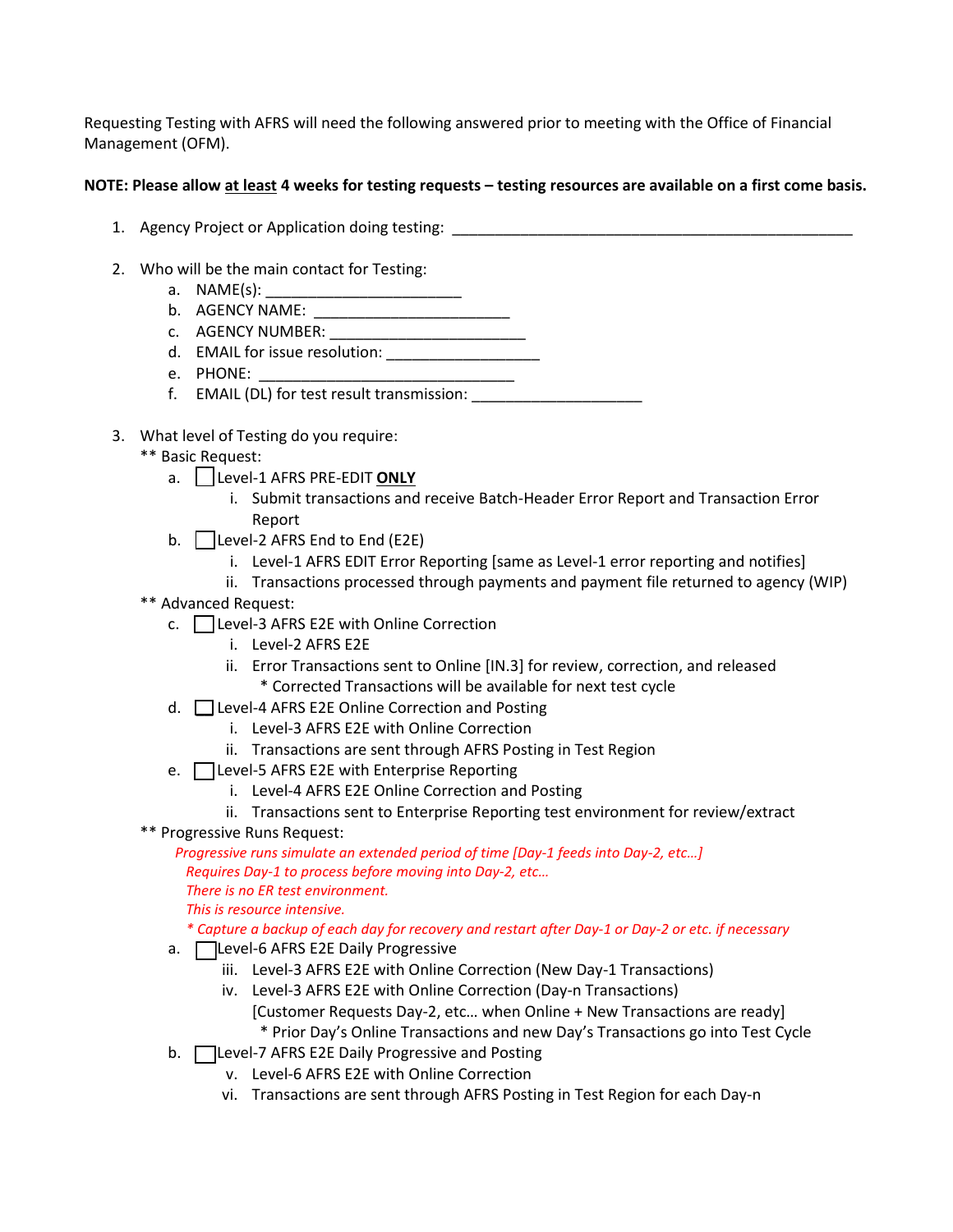|  | 4. Is this an existing Interface or a new interface |  |  |  |  |  |
|--|-----------------------------------------------------|--|--|--|--|--|
|--|-----------------------------------------------------|--|--|--|--|--|

|    | a. $EXISTING:$ |                                                                                  |
|----|----------------|----------------------------------------------------------------------------------|
|    |                | i. SFT: $\vert \vert$                                                            |
|    |                | NAME OF SFT ACCOUNT: ____________________________                                |
|    |                |                                                                                  |
|    |                |                                                                                  |
|    |                |                                                                                  |
|    |                |                                                                                  |
|    |                |                                                                                  |
|    |                | ii. $FTP: \Box$                                                                  |
|    |                |                                                                                  |
|    |                |                                                                                  |
|    |                |                                                                                  |
|    |                | iii. Mainframe to Mainframe:                                                     |
|    |                |                                                                                  |
|    |                |                                                                                  |
|    |                |                                                                                  |
|    |                |                                                                                  |
|    |                |                                                                                  |
|    |                |                                                                                  |
|    |                |                                                                                  |
|    |                |                                                                                  |
|    | b. NEW $\Box$  |                                                                                  |
|    |                | i. SFT   Create New SFT folder or use existing folder?                           |
|    |                |                                                                                  |
|    |                | $NEW: \Box$ EXISTING $\Box$                                                      |
|    |                | NAME OF SFT ACCOUNT: ___________________                                         |
|    |                | NAME OF FOLDER: _______________                                                  |
|    |                |                                                                                  |
|    |                | EMAIL DL for Password reminders:                                                 |
|    |                |                                                                                  |
|    |                | ii. $FTP: \Box$                                                                  |
|    |                |                                                                                  |
|    |                |                                                                                  |
|    |                |                                                                                  |
|    |                |                                                                                  |
|    |                | iii. Mainframe to Mainframe: $\Box$                                              |
|    |                |                                                                                  |
|    |                |                                                                                  |
|    |                |                                                                                  |
|    | iv.            |                                                                                  |
|    |                |                                                                                  |
|    | ٧.             |                                                                                  |
|    |                |                                                                                  |
|    |                |                                                                                  |
| 5. |                | What agency initiative is this testing request supporting: _____________________ |
|    |                |                                                                                  |

6. Estimated Testing Transaction Volume: